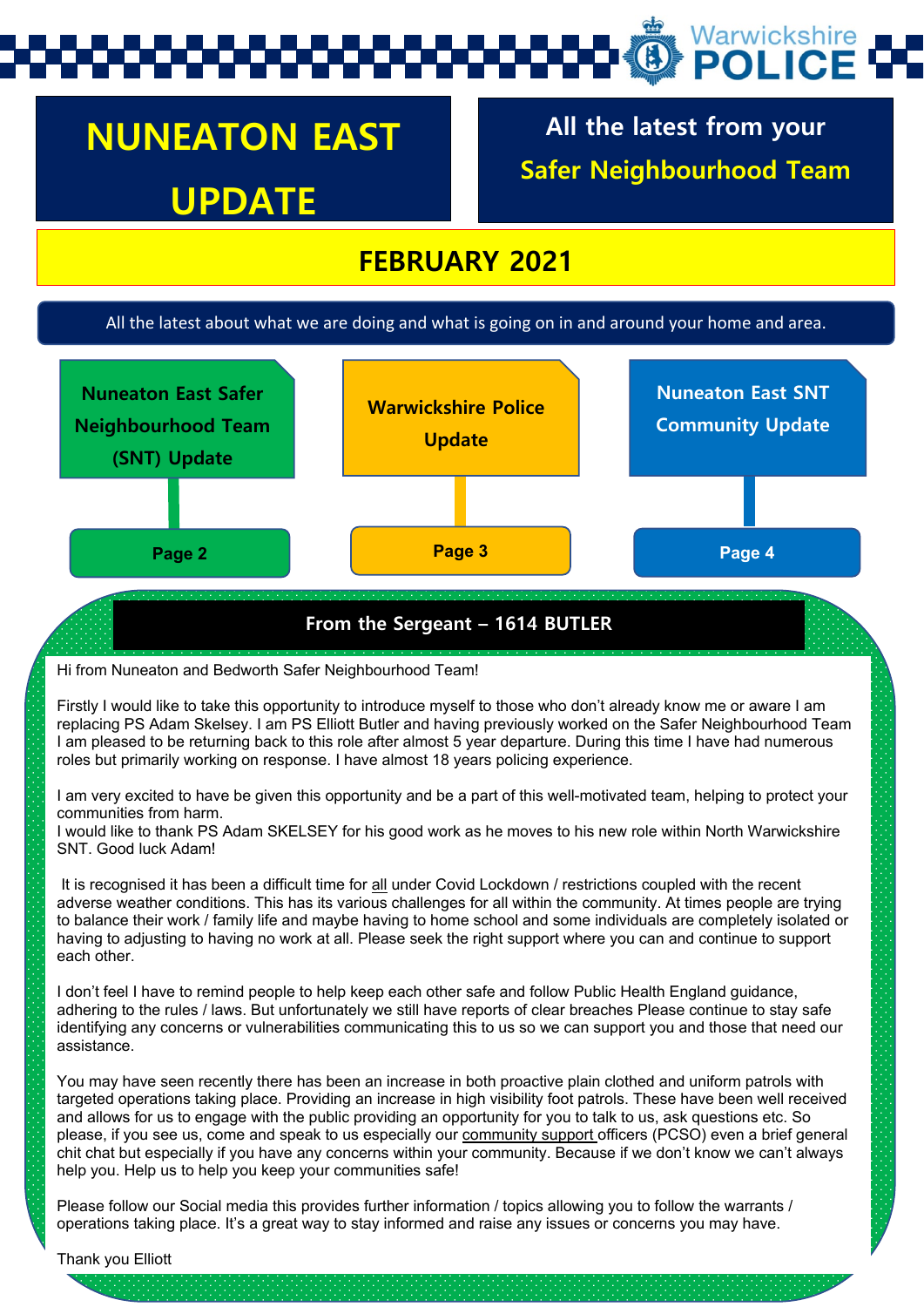



## **Dog theft – Crime advice**

### **Contact Warwickshire Police**

If you believe your dog has been stolen rather than escaping or otherwise going missing, you should report the theft to Warwickshire Police on 101 providing as much information as possible about:

- The description of your dog.
- Dates and times for when you last saw your dog.
- The circumstances around your dog's disappearance.
- Contact names and numbers of anyone you believe may have access to your dog.
- Descriptions of people or vehicles seen acting suspiciously in the area.

### **Protect your dog from thieves**

- Never leave your pet tied-up unattended, such as outside shops for example.
- Make sure your dog is wearing a collar and ID tag when in a public place, as you are now required to do by law. Include your surname, telephone number, address and full post code and if there's room, put 'microchipped' on the tag if your dog has a chip.
- Ensure your dog can be permanently identified by its microchip. A microchip is normally sufficient to identify your pet if it does become lost or stolen.
- Ask your vet to check your dog's microchip every year to ensure your details are accurate and up-to-date.
- From 6 April 2016, all dogs must be microchipped and registered to an approved database by the time they are eight weeks old. Puppies can usually be microchipped from four weeks of age depending on their size, so ensure this is done as soon as possible.
- Keep all documentation relating to your dog(s) in a safe place. Include clear photos of front and side profiles of your dog. Make a note or take a picture of any unusual markings.
- Be cautious when choosing someone who will care for your dog(s) while you are at work, in hospital or on holiday. Be clear about when the dog will be handed over and who will collect it.
- Use a registered boarding kennel or professional dog carer with documentation to this effect unless you know someone who is trustworthy that will care for your dog in your absence.
- Train your dog not to go out of your sight on walks. Use an extending lead if the dog does not comply. Vary your walk times and routes.
- Beware of strangers who show interest in your dog: don't give details about your dog. Don't allow strangers to have their photograph taken with your dog.
- Ensure your garden or outside space is secure. Check it regularly for wear and tear or gaps. It should keep your dog in and trespassers out. Keep your dog in view when it goes out into the garden, don't leave it unattended.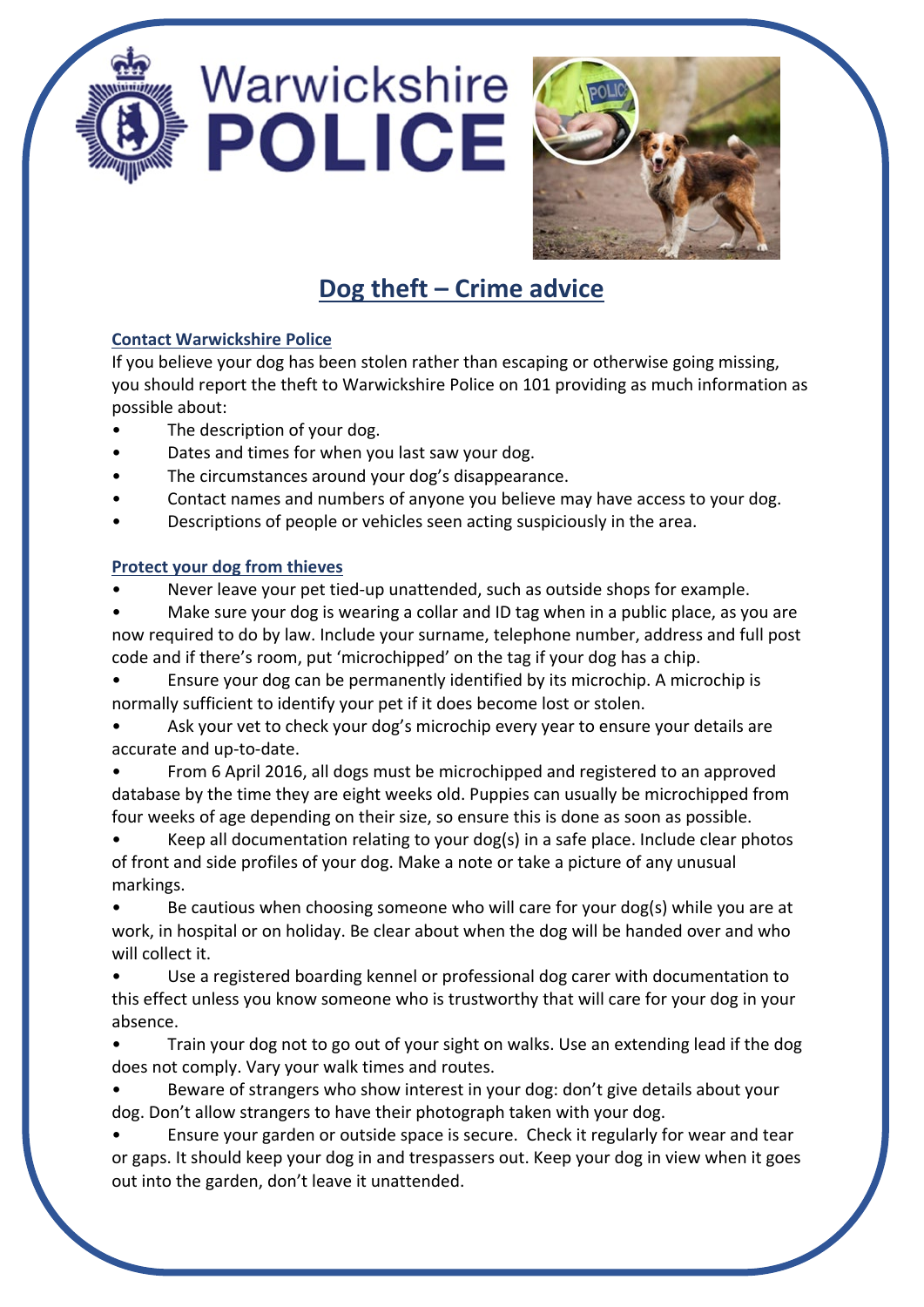Warwickshire

**Nuneaton East Safer Neighbourhood Team (SNT) Update** 

## **How to keep up with Nuneaton East Safer Neighbourhood Team**  We are on Twitter: **@Nuneatoncops** We are on Facebook: **Nuneaton and Bedworth Police**

# **Protect your dog from thieves**

Your local Safer Neighbourhood Teams recognise the increase in the national crime trend of dog theft. We want to share some advice with you, things you can do to protect your beloved pets.

- **Never leave your pet tied-up unattended, such as outside shops for example. THINK…would you leave your wallet or handbag outside???**
- **Make sure your dog is wearing a collar and ID tag when in a public place (it is the law) Include your surname, house number/post code. DO NOT ADVERTISE THE DOGS NAME!**
- **Ask your vet to check your dog's microchip to ensure it is still 'live' and can be detected.**
- **Log on to the microchip and ensure your contact details are up-to-date.**
- **Train your dog not to go out of your sight on walks. Use an extending lead if the dog does not comply.**
- **Beware of strangers who show interest in your dog: don't give details about your dog. Don't allow strangers to have their photograph taken with your dog.**
- **Ensure your garden or outside space is secure. Check it regularly for wear and tear or gaps. It should keep your dog in and trespassers out. Keep your dog in view when it goes out into the garden, don't leave it unattended.**
- **BREEDERS - Be mindful where and how you advertise puppies for sale. Is it a secure site? Are your contact details secure? Are your kennels secure?**

## **When walking your dog:**

- **Vary your route and times of walks. Stick to well lit, open areas where you can see around you.**
- **Walk with another person – even the current guidelines allow this, just maintain social distance.**
- **Carry a panic alarm or something that will attract attention to yourself should you find yourself confronted.**
- **Keep your dog 'building side' of yourself when walking along the road. This restricts the accessibility to the lead from a passing vehicle.**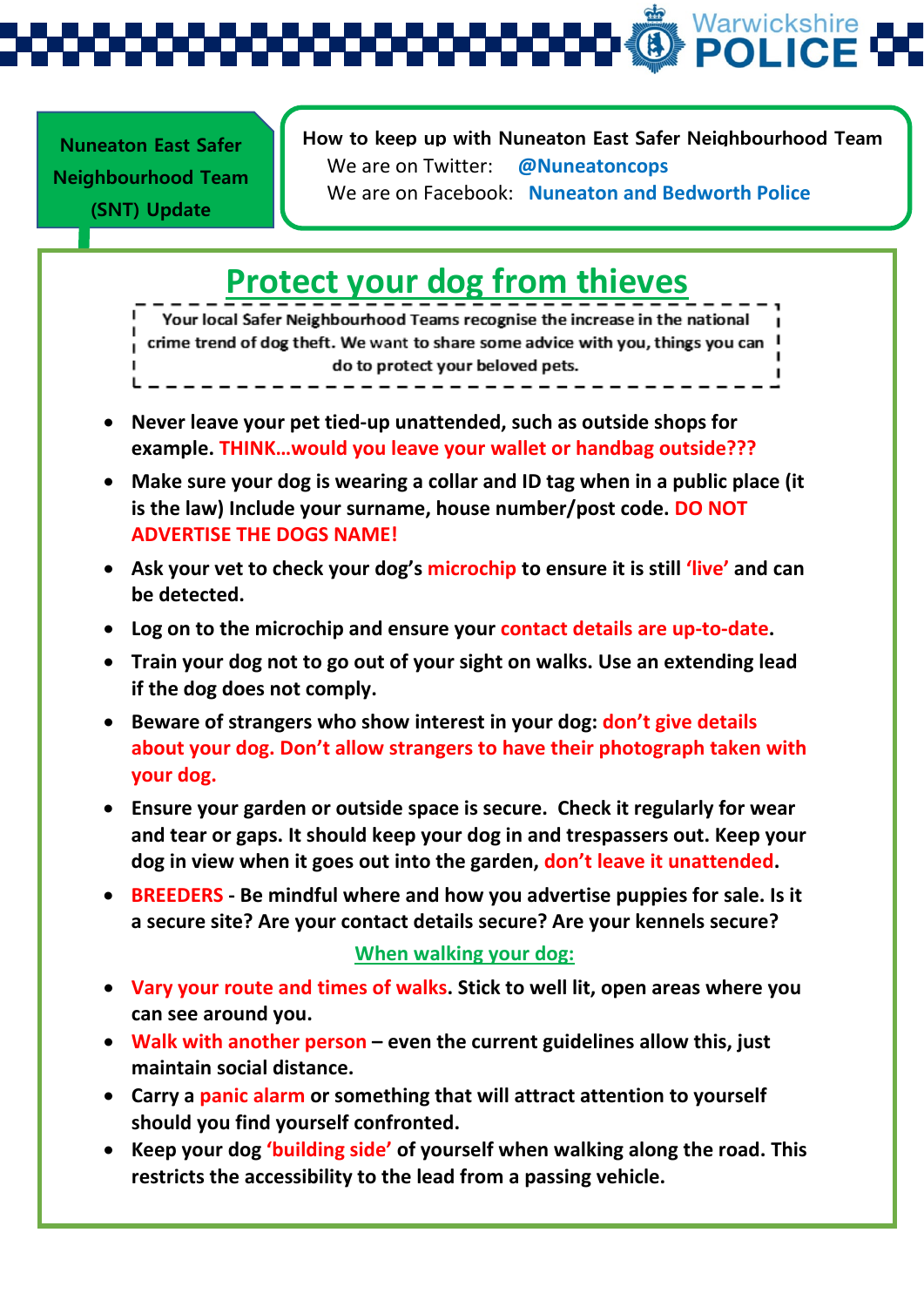## **Nuneaton East Community**

**RECENT EVENTS THAT HAVE TAKEN PLACE….**

If you think you may have seen or heard anything suspicious or have any information about this incident then please call Warwickshire Police on 101 or alternatively you can call Crimestoppers anonymously on 0800 555 111

## **Out and about with Nuneaton East SNT**

## **Parking on Golf Drive**

During lockdown having a walk in the countryside is providing a welcome relief for many. However we are receiving regular complaints of vehicles parking on Golf Drive in such a way that farm machinery is unable to get past. We are also concerned about the access of emergency vehicles should they need to get to the farmhouses/buildings. Nuneaton East SNT would like to politely ask that should this be a regular area for you to visit that you please be considerate where you park your car. Please be aware of any obstruction you may be causing. There is also concern from the farmer that damage may be unintentionally caused to vehicles parked on Golf Drive due to the size of farm equipment being driven through. Any vehicles deemed to be causing unnecessary obstruction will be issued a parking ticket. Below are image examples of the size of farm vehicles that require access.

**Thank you for your co-operation**





On Friday 5th Feb, Nuneaton East did a live Q&A session on Facebook. We went live on both the Weddington Neighbourhood Watch page and St. Nicolas Park, Longshoot, Royal Park and Horeston Grange Neighbourhood Watch page.

We are pleased to report that:

- Approximately 1,600 unique views across both streams.
- Average of 40-50 live viewers on each stream at any one time.
- 46 likes/reactions, 129 comments/questions.
- Local councillors watched live with members of the public.

Please look out for our next Q&A session details on our Facebook page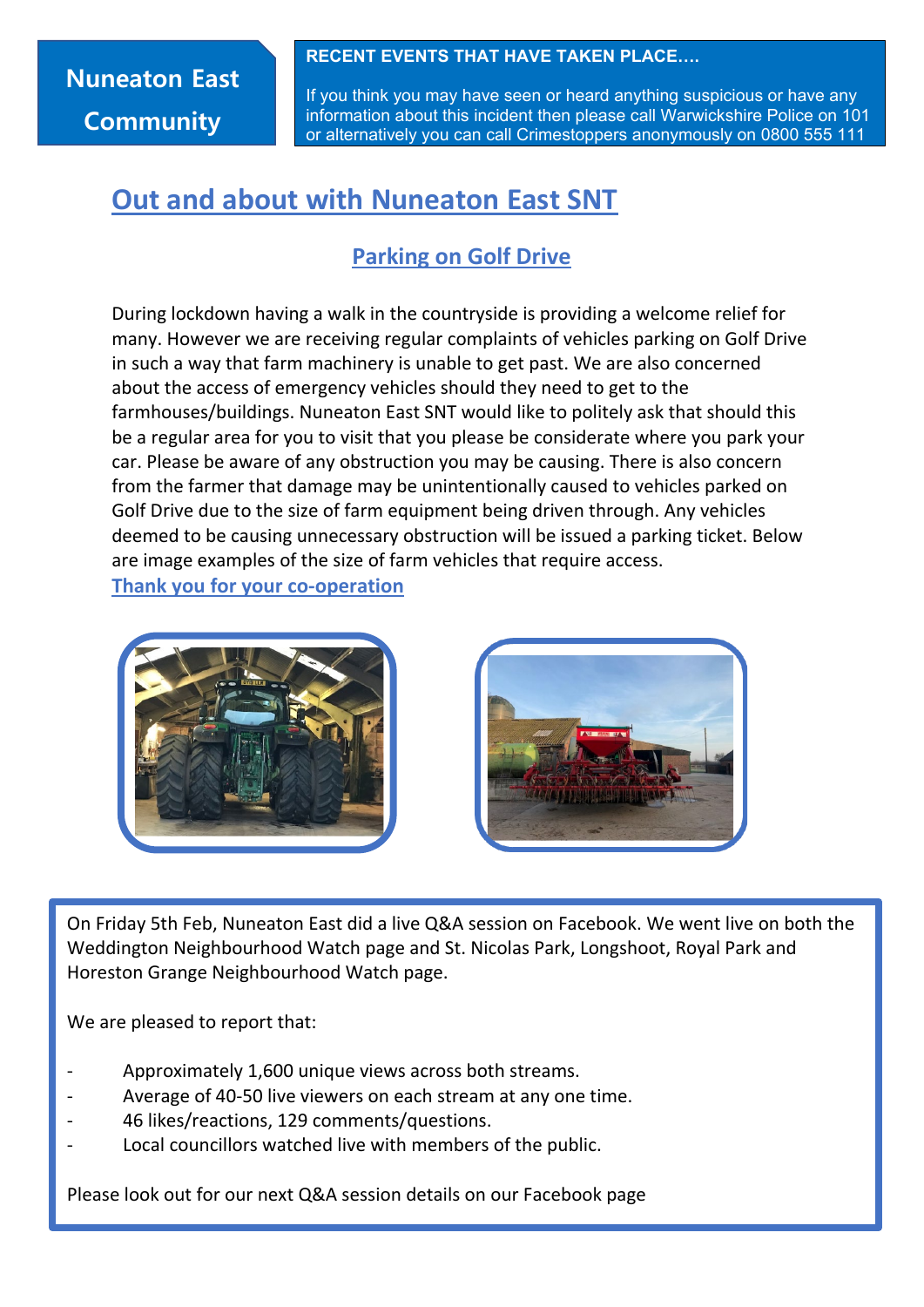# Warwickshire



When out and about please remember to wear a face mask where applicable, ensure social distancing guidelines are adhered to and remember to follow government guidelines regarding the latest restrictions.

**A word of warning – fines have been issued to those not adhering to government guidelines. Stay alert and stay safe!!**

## **Update on our priorities**

The priorities for Nuneaton East are:

- **Reduce ASB in Nuneaton East hotspots**
- **Keep acquisitive crime low**

- If there are any other suggestions on what Nuneaton East SNT should be focusing on, please get in contact with us.